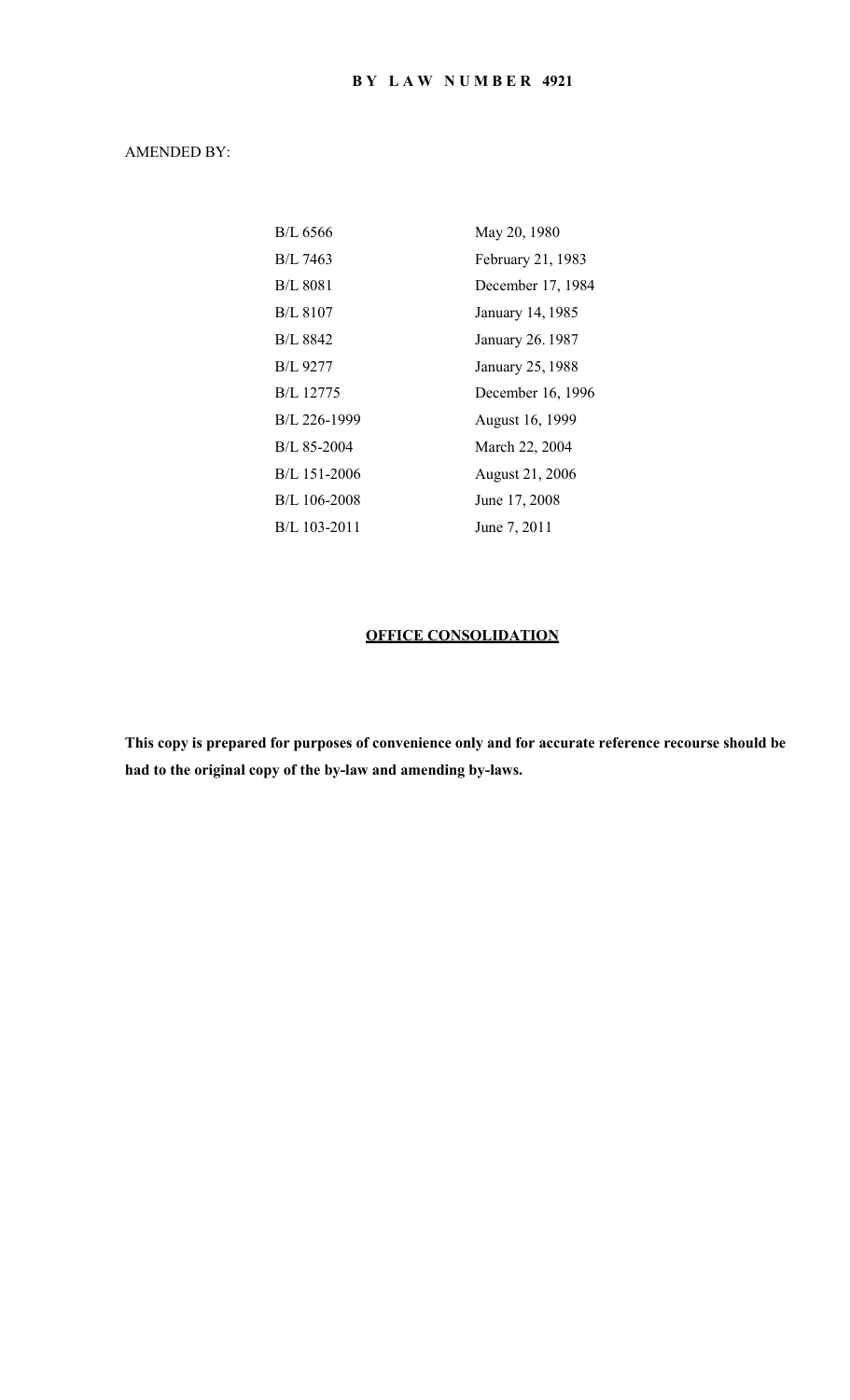#### **B Y - L A W N U M B E R 4921**

#### **A BY-LAW TO REPEAL BY-LAW NUMBER 2504 AND TO ENACT IN ITS PLACE AND STEAD A NEW BY-LAW FOR SERVICING OF PRIVATE SEWER CONNECTIONS TO CORRECT AMBIGUITIES IN SCHEDULE "A" TO SAID BY-LAW 2504**

Passed the 23rd day of September, 1974.

**WHEREAS** the Council of The Corporation of the City of Windsor did, on the 27th day of May, 1963, enact By-law Number 2504 establishing a policy for servicing sewer connections in the City of Windsor as set forth in a Schedule "A" to the said by-law, which schedule contains a "Sewer Connection Servicing Policy" (hereinafter referred to as the "Policy");

**AND WHEREAS** there is contained in the said Policy, Articles 2 and 8 (a) which read as

follows:

#### "2. **TIME LIMIT**

The City will endeavour to render service immediately or as soon as possible. Under normal circumstances, the servicing personnel will attend upon the premises within twenty -four hours of receipt of the request at the Department of Public Works."

#### "8. **COSTS**

(a) The City will assume the cost of clearing a blockage caused by tree roots providing the connection is not over one hundred (100) feet in length. When the cause of the blockage appears to be partially tree roots and partially some other foreign article, the cause will be deemed to be tree roots."

**AND WHEREAS**, as the said Policy has been interpreted, The Corporation of the City of Windsor has not assumed liability for any cost of clearing a blockage in a private sewer connection cause by tree roots, if it becomes necessary (in the clearing of the blockage) to make an excavation in any highway or on private property;

**AND WHEREAS** said Articles 2 and 8 (a) of the said Policy make no reference to the technique or method which may be employed in clearing a blockage to a private sewer connection which is caused by tree roots;

**AND WHEREAS** the Council of The Corporation of the City of Windsor wishes to confirm and establish that the liability of the Corporation to pay any part of the cost of clearing a blockage caused by tree roots is limited to the application and use of electric eel equipment and it is not intended in any way to provide for the making of excavations, either on a highway or on privateproperty;

**THEREFORE**, the Council of The Corporation of the City of Windsor enacts as follows:

1. That the Policy for servicing private sewer connections in the City of Windsor, as set forth in Schedule "A" hereunto annexed, be and the same is hereby approved andadopted.

2. That By-law Number 2504, enacted on the 27th day of May, 1963, be and it is hereby repealed.

3. That this by-law and everything herein contained shall come into force and take effect on the day of the final passing thereof.

> (signed) FRANKWANSBROUGH Mayor

 $(S E A L)$ 

(signed) J.B. ADAMAC Clerk

First Reading September 23, 1974 Second Reading September 23, 1974 Third Reading September 23, 1974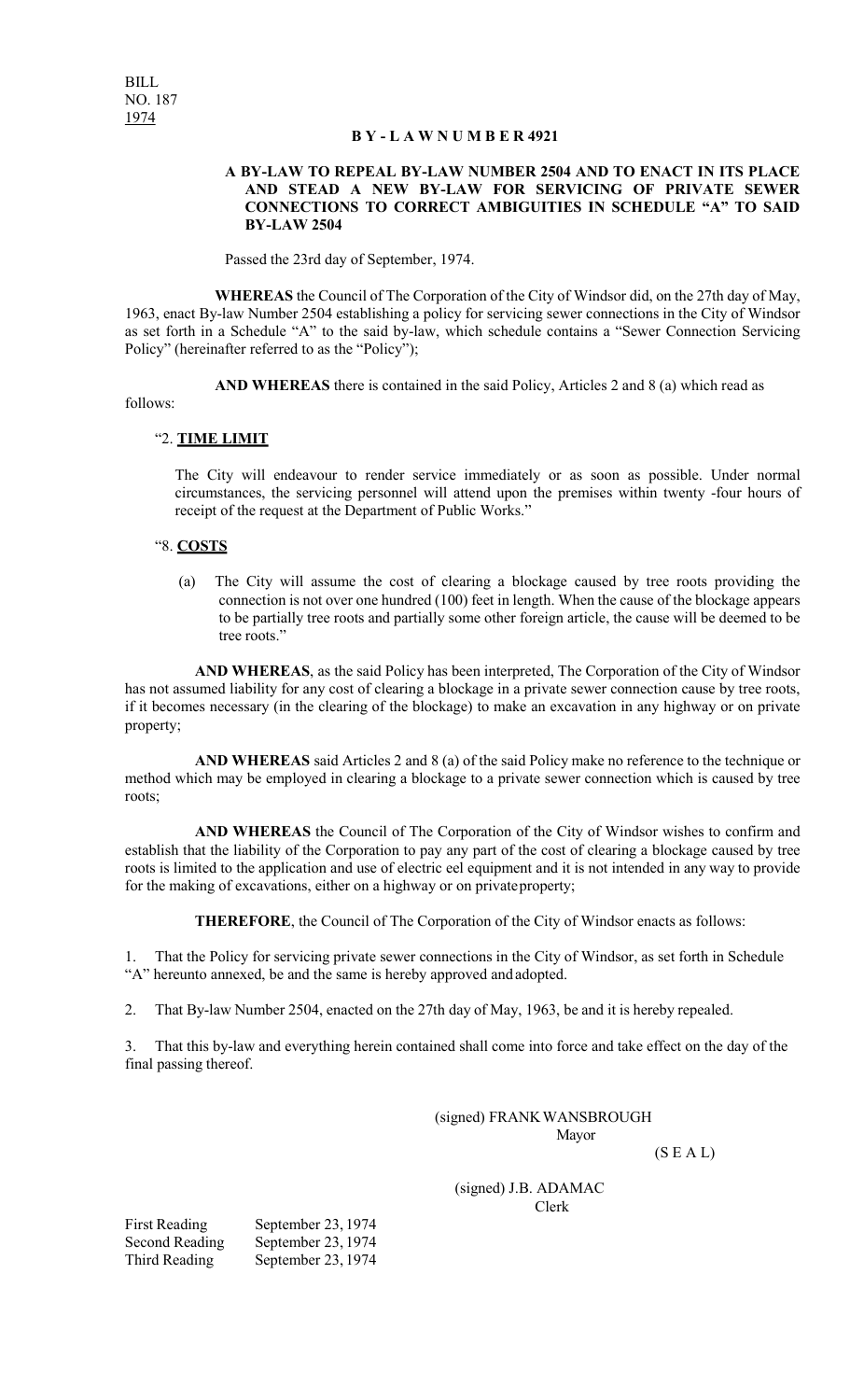# **SCHEDULE " A"**

# **CITY OFWINDSOR SEWER CONNECTION SERVICING & REPLACEMENT POLICY**

# **DEFINITIONS**

**Unserviceable** – a connection is deemed unserviceable for any of the following reasons;

- (i) three service calls within a 24-month period;
- (ii) lack of proper cleanout
- (iii) if the CITY ENGINEER, OR CHIEF BUILDING OFFICIAL OR THEIR DESIGNATE, and the owner mutually agree that the connection is inadequate due to age, size, or physical condition thereof;
- (iv) if the connection leads to a septic system and a corresponding public sewer is available;
- v) if the equipment of the servicing personnel becomes broken or lodged within the private drain connection.

**Private Sewer Connection** – is that part of a private sewer system which connects private property to a municipal sewer system; does not include storm drainage or storm connections, and extends from the municipal sewer to 3 feet (1.0 metres) inside the building.

**Complete Sewer Replacement** – includes a private drain connection, extending from the municipal sewer to 3 feet (1.0 metres) within the dwelling, and may also include a private drain connection from a septic system to the municipal sewer system. A complete Sewer replacement does not include a repair to an existing connection.

**Partial Sewer Replacement** – includes a private sewer connection from a dwelling to a known private drain connection on the right-of-way, at the lot line provided by the City under a Local Improvement or other development and is deemed suitable by the City Engineer or designate for use. A partial Sewer replacement includes connecting existing septic systems to a private drain connection provided for such purpose. A partial Sewer Replacement does not include a repair to an existingconnection.

**Sewer Replacement Rebate** – applies to residential properties ONLY having a maximum of 2 units, and does not include vacant land, commercial, industrial, institutional or combined use buildings.

**Development** – for the purposes of this bylaw, development shall mean works done under a Local Improvement project, a Capital Works project undertaken by the City of Windsor, road and/or sewer rehabilitation project undertaken by the City of Windsor, works done under a servicing and/or development agreement with the City or similar actions taken by the City of Windsor to provide a property with an acceptable sanitary private drain connection on the public right-of-way.

**Actual cost of replacement-** means the costs paid by the City to a third party to replace a sewer connection for an Owner.

**Owner's cost of replacement-** means the actual cost of replacement less the City's contribution.

**Prime Rate-** means the prime rate established by the City Treasurer from time to time.

**Registration Costs**- means cost of registering any agreements required herein.

**Servicing Personnel-** means City representative.

# **PART A- SEWER CONNECTION SERVICING**

### 1. PROCEDURE

All requests shall be made directly to City Engineer or designate by either (a) personal visit; (b) letter, fax or e-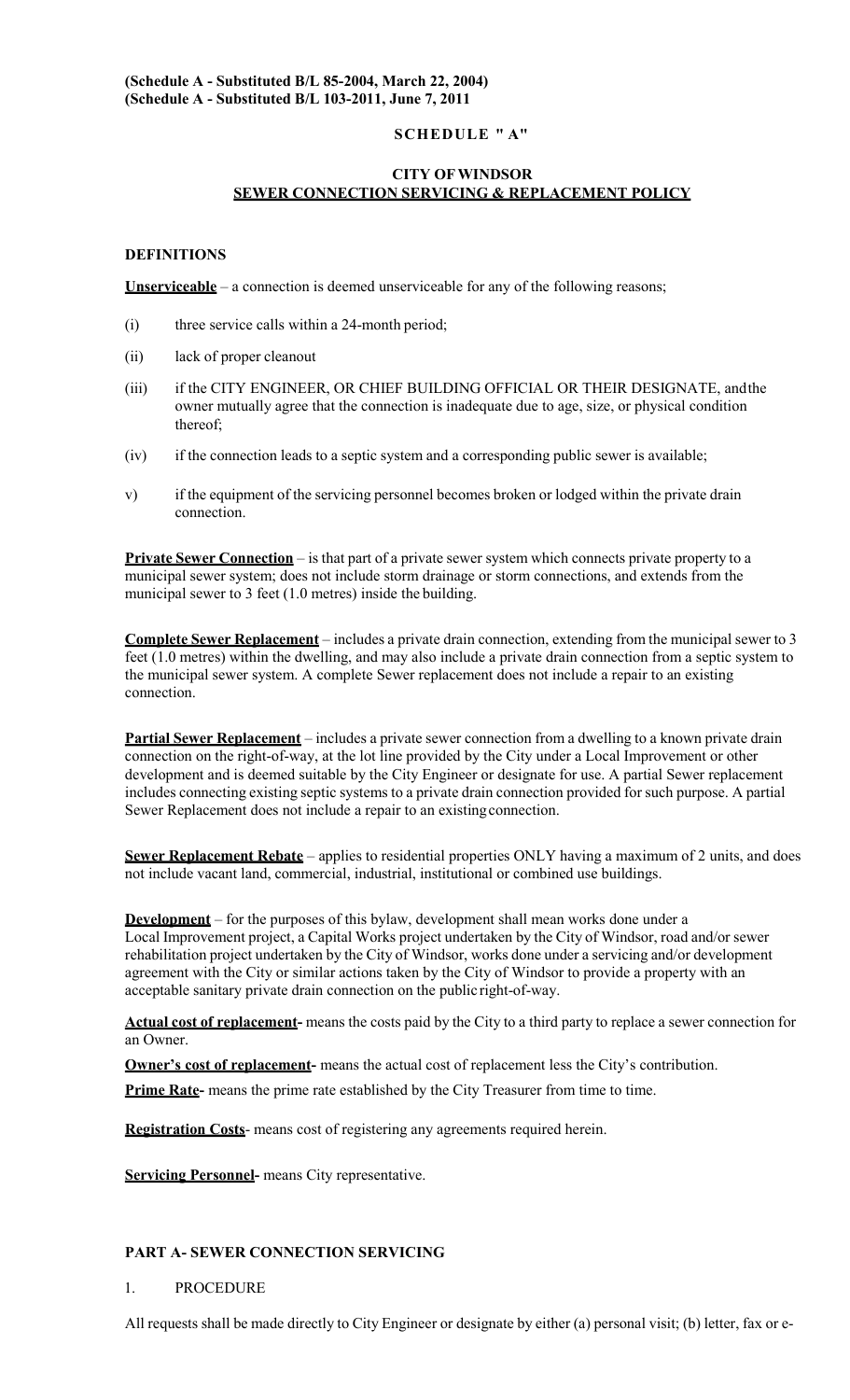mail; or (c) telephone. No consideration will be given to requests for assistance by the City unless the foregoing requirements have been fully met.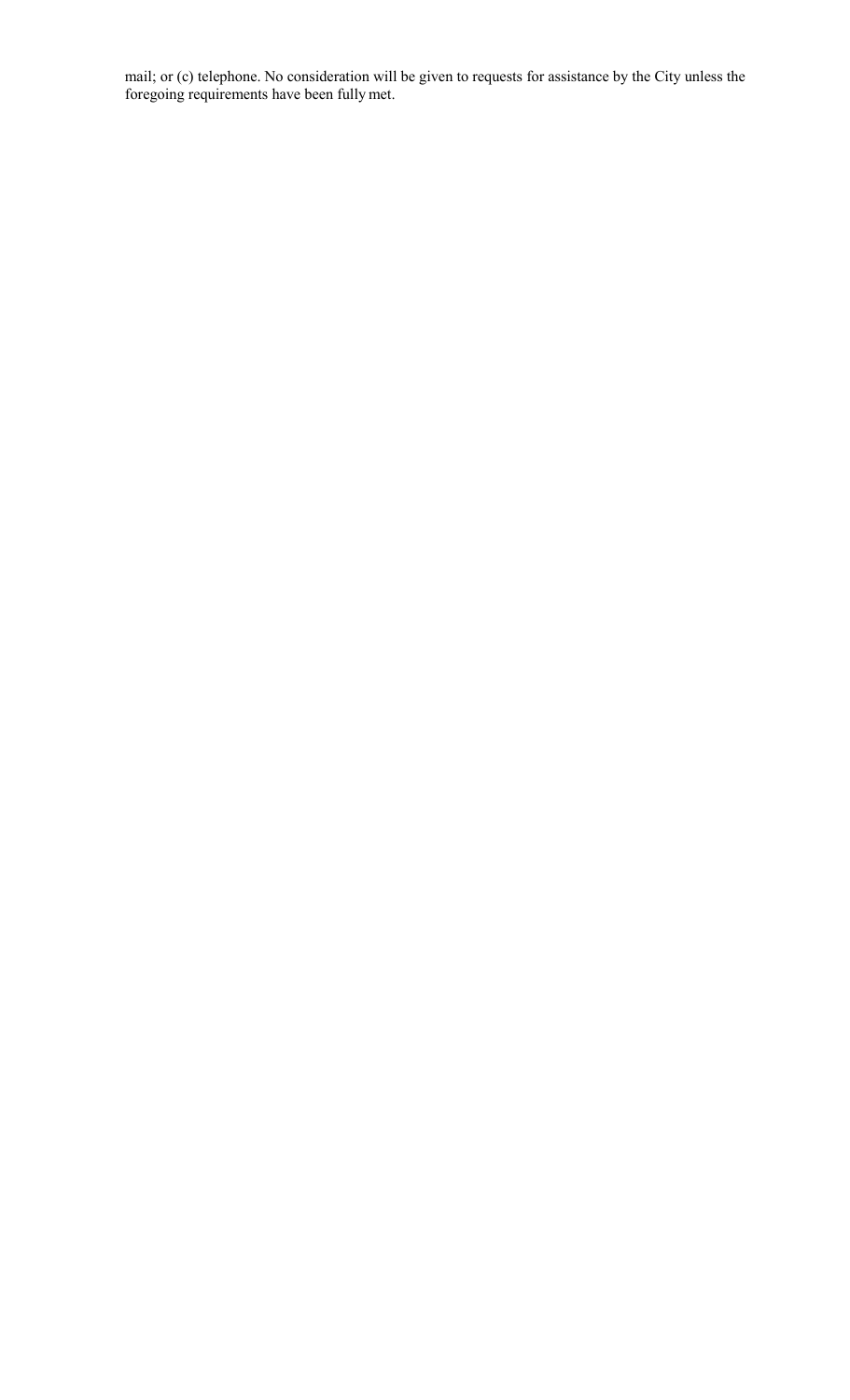### 2. TIME LIMIT

The City will endeavour to render service immediately or as soon as possible. Under normal circumstances, the servicing personnel will attend upon the premises within twenty-four hours of receipt of the request being received by City Engineer or designate.

# 3. AGREEMENT

The applicant shall sign the agreement form, presented on the premises by the servicing personnel, binding the applicant to the terms of the policy and guaranteeing any payments therein required.

# 4. CLEAN-OUT

The applicant or occupant shall direct the servicing personnel to the clean-out. The clean-out must be accessible and suitable for the employment of the equipment used by the servicing personnel.

# 5. UNSERVICEABLE

# **CONNECTION**

In the event that the connection is unserviceable,

- (a) The servicing personnel will so advise the occupant, indicating the specific deficiency which prevents servicing.
- (b) The applicant will thereupon indicate on the form,
	- (i) If the applicant desires the City to arrange for correction of the deficiency at the expense of the applicant, or
	- (ii) If the applicant will arrange for correction of the deficiency by the applicant.
- **(c)** The servicing personnel will advise the City Engineer or designate of the deficiency. Upon such confirmation, the connection will be ineligible for further or future servicing by the City. (Under certain conditions repair may be mandatory by law). **Deleted & replaced B/L 106- 2008, June 17/08**
- **(d)** When the deficiency is corrected by either (b)(i) or (ii) above, the applicant shall notify the City of the correction, and the *Chief Building Official* AND City Engineer or designate will declare the connection "Serviceable" and it will again be eligible for servicing as before. **deleted & replaced B/L 106-2008, June 17/08**
- (e) This "Sewer Connection Servicing & Replacement Policy" is applicable only where the applicant's statement of account with the City is in goodstanding.

### 6. ACKNOWLEDGMENT

Upon completion of the servicing, the servicing personnel will present the report to the applicant or occupant who shall sign same verifying the services rendered and nature of blockage found.

#### 7. COSTS

- (a) The City will assume the cost of clearing a blockage caused by tree roots providing the connection is not over one hundred (100) feet in length. When the cause of the blockage appears to be partially by tree roots, private drain connections that are collapsed or partially some other foreign article, the cause will be deemed to be tree roots. Furthermore, this will be extended to replacement of connections from decommissioned septic tanks from the house/building to the appropriate main sewer.
- (b) The applicant will assume the cost of clearing a blockage occasioned by any cause other than tree roots, such cost being set out in the City's Schedule of Fees, as updated from time to time.
- $(c)$  In the event that a connection is found to be unserviceable as in 5 (c) above, the applicant shall pay the inspection fee then current. Future service under the provisions of 5 (d) will be subject to the provisions of (a) or (b) above.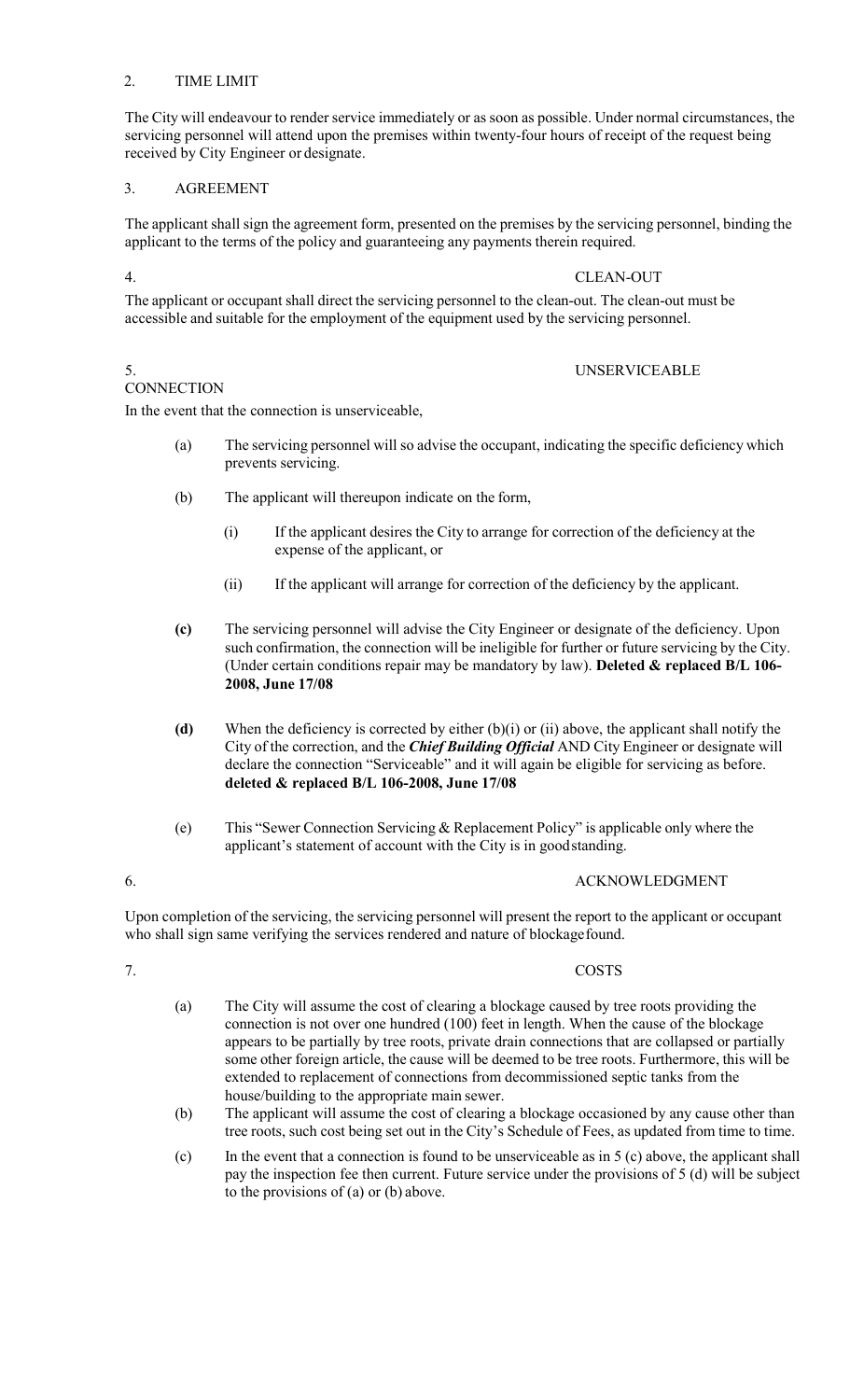# PART B – SEWER CONNECTION REPLACEMENT POLICY

#### 1.REPLACEMENT

The City will provide a sewer replacement rebate for a complete sewer replacement calculated as follows:

- 1. Where there is a fronting Public Sewer that can be used in a complete sewer replacement, the City will provide a rebate **being the lesser** of the following:
	- (i) The amount set out in the City's Schedule of Fees, as amended from time to time. It is the intention of this provision that the City's Schedule of Fees will be the relevant rate,
	- (ii) Fifty Per Cent (50%) of the total cost of the completereplacement,
	- (iii) The unit cost (being the total cost divided by the total length) multiplied by the length of the replacement on the public highway.
- 2. Where there is no fronting Public Sewer that can be used in a complete sewer replacement for the property being serviced and the City, in its discretion, determines it is not in its interest to build a fronting sewer under the local improvement provisions of the *Municipal Act, 2001*, S.O. 2001, c.25, as amended, the rebate will be **the greater** of one of the followingamounts:
	- (a) the dollar value calculated from the following formula:  $City$  Grant =  $AC - [CC + ELIP]$

**AC =** The actual cost to replace the complete private sewer connection from the dwelling to the municipal sewer

**CC =** The calculated cost to replace the private sewer connection to the centre line of the abutting right-of-way

**ELIP =** The current Equivalent Local Improvement Charge for the Property being serviced, calculated by applying the Local Improvement Frontage Charge, set byCouncil from time to time, for the year the private sewer connection is being replaced, and/or an equivalent Sewerage Fee having been made for the service being applied for;

### **OR**

(b) The amount as set by Council for Sewer ReplacementRebate.

These calculations to be based on field measurements. The depth of the assumed fronting public sewer is to be established by the depth of the servicing sewer, and the cost to be established by current prices.

- 3. A sewer replacement rebate is not available, if a sewer connection was constructed to the property line under a local improvement project, or other development within the previous 20 years.
- 4. Where a complete sewer replacement or a partial sewer replacement is undertaken by the City on behalf of the owner, the Owner shall pay to the City the Owner's cost of replacement in accordance with Part B Section 5.
- 5. Before any work is done, the Owner shall agree to pay the Owner's cost of replacement by either:
	- (i) Paying in full within 30 days of the date of the invoice, the amount specified as the Owner's cost of replacement shown on the invoice sent to the Owner by the City, or
	- (ii) Paying in full by way of 5 equal annual installments the Owner's cost of replacement plus interest calculated at the rate of prime rate plus l% established as of the date the sewer connection replacement cost is determined by the City, to be calculated annually in advance, plus registration costs, hereinafter called the Owner's amortized cost of replacement.
- 6. In the event that the Owner elects to pay the Owner's amortized cost of replacement as per Part B Section 5 (ii), then the Owner shall enter into an agreement with the City confirming: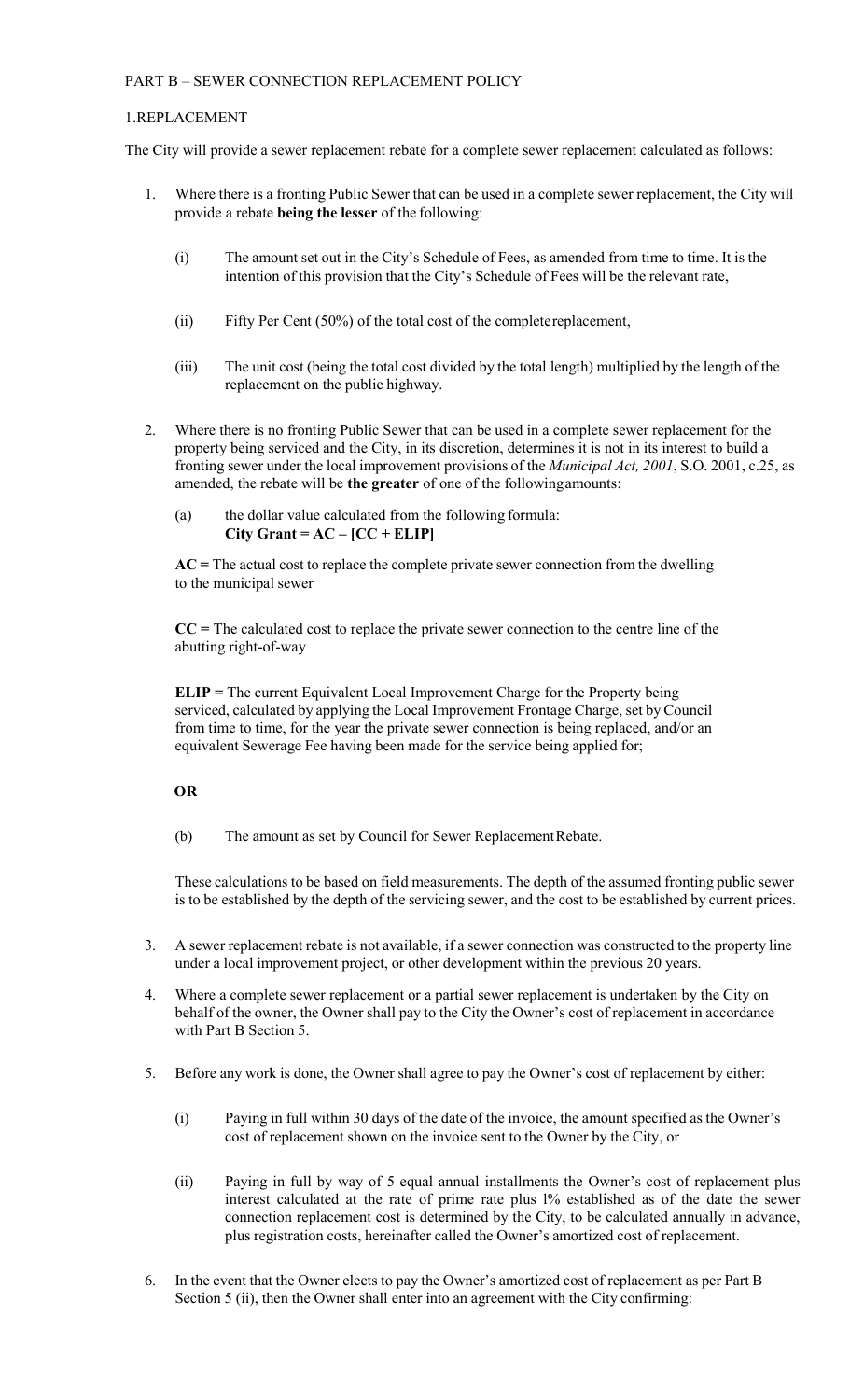(i) The Owner's election to pay the Owners amortized cost ofreplacement.